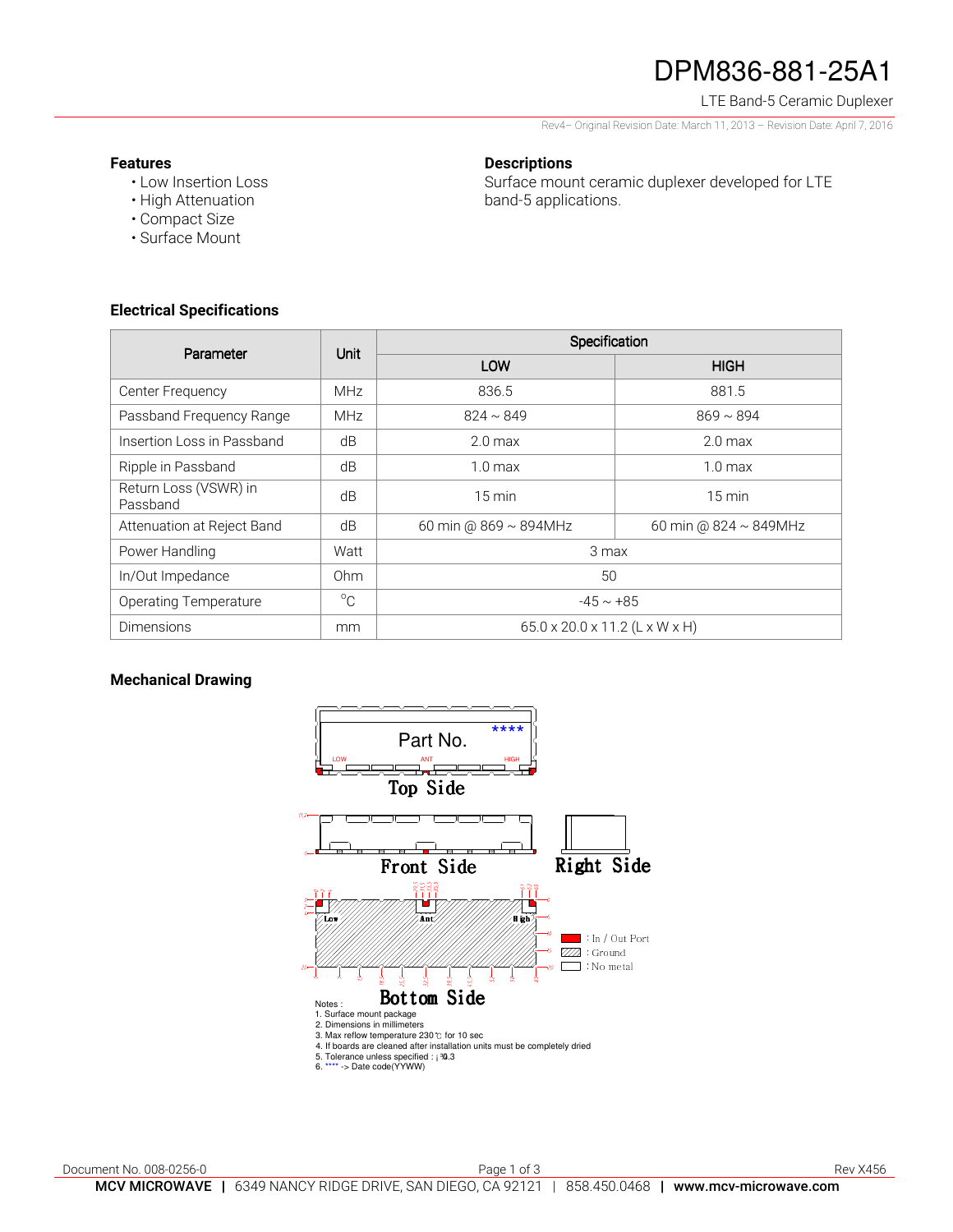## DPM836-881-25A1

#### LTE Band-5 Ceramic Duplexer

Rev4– Original Revision Date: March 11, 2013 – Revision Date: April 7, 2016

### **Recommended PCB Layout**



### **Electrical Response**